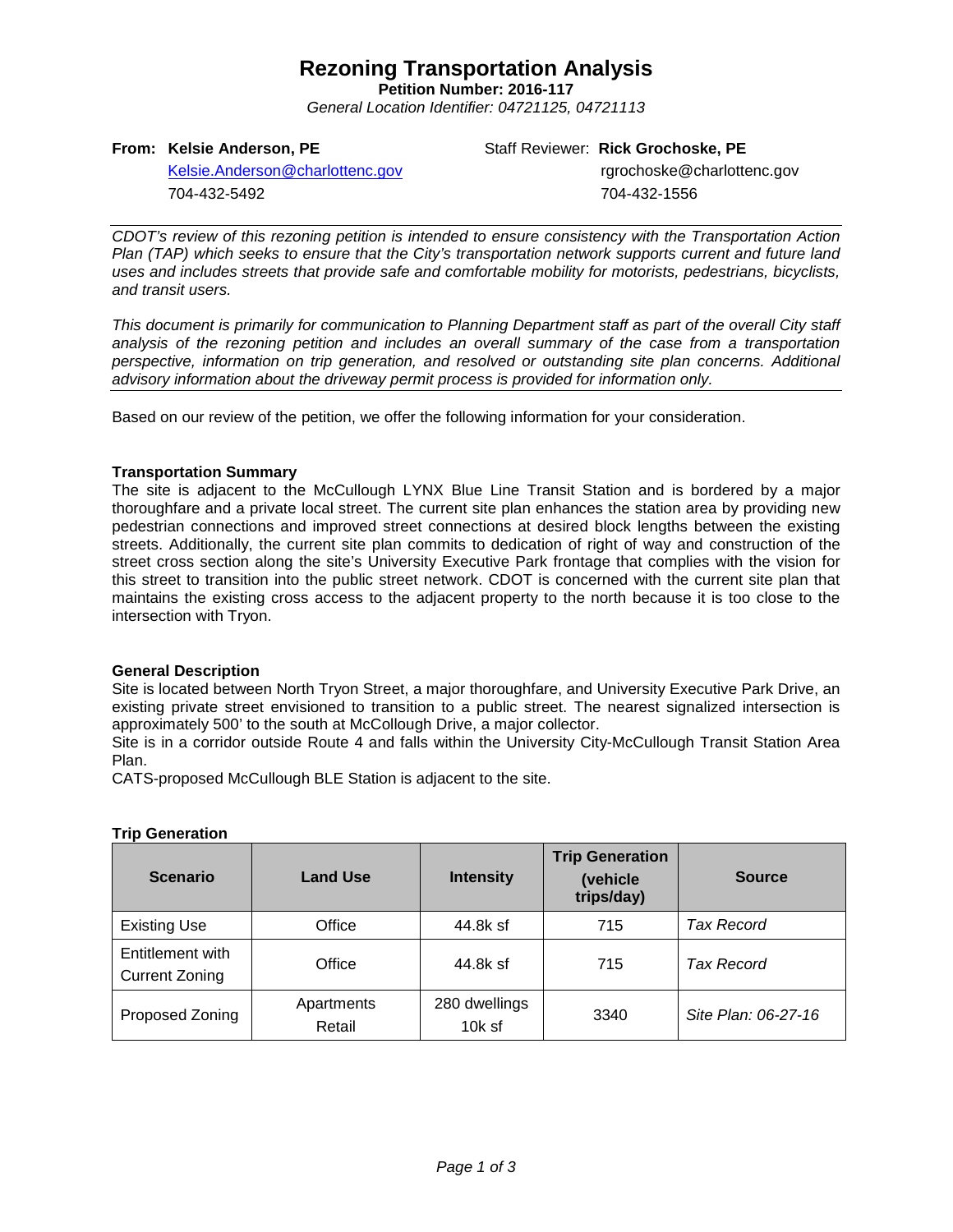# **Rezoning Transportation Analysis**

**Petition Number: 2016-117**

*General Location Identifier: 04721125, 04721113*

## **Curbline**

The proposed zoning district has a setback measured from an existing or proposed future curbline. The location of the future curbline is as described below:<br>1) North Tryon (US 29) – Existing curblin

- North Tryon (US 29) Existing curbline to remain as recently constructed by CATS BLE project.
- 2) University Executive Park Drive Future back of curb is 25.5' from existing centerline to accommodate a 12' travel lane, 6' bike lane, and 7' on-street parking.

## **Resolved Issues**

- 1. The petitioner should revise the site plan to call out and depict a multiuse path connection along south side of the parcel to create a walkable block length consistent with preferred transit station area block lengths.
- 2. The petitioner should revise the site plan and associated notes to include and depict all proposed site sidewalks to be 8' wide, since the site is adjacent to a BLE transit station and reflect CATS' recently constructed 8' wide sidewalks along the site's N. Tryon St. frontage.
- 3. The petitioner should revise the site plan to call out and depict the University Executive Park Dr. half cross section with a 12' travel lane, 6' bike lane, and 7' on-street parking, including dedication in fee simple of r/w as measured from the existing University Executive Park Dr.'s centerline to the back of sidewalk (41.5' from existing centerline) with the expectation that University Executive Park Dr. will transition from a private to a public street as adjacent properties redevelop.
- 4. The petitioner should revise the site plan to call out and depict the east-west connection between N. Tryon and University Executive Park to a local office/commercial narrow street section (see CLDSM typical section U-04), including dedication in fee simple of the 55' r/w for this section as measured from the existing University Executive Park Dr.'s northern property line. The petitioner may expand the cross section to include on-street parallel parking spaces if desired.
- 5. The petitioner should revise the site plan to add a note specifying all transportation improvements will be constructed and approved before the site's first building certificate of occupancy is issued.
- 6. The petitioner should revise the site plan to add a note specifying dedication and fee simple conveyance of additional rights of way to the City before the site's first building certificate of occupancy is issued.

## **Outstanding Issues**

- 1. The petitioner should revise the site plan to include a conditional note and depict on the site plan the petitioner will coordinate with the property owner of parcel 04721119 to permanently close the existing joint access driveway near N. Tryon Street and **restore** (as shown in the prior site plan dated 06/27/2016) the new cross-access easement driveway to align with the site's proposed deck entrance driveway.
- 2. The petitioner should revise the site plan to add a condition note to commit to a pedestrian crossing along the site's University Executive Park Dr. frontage. Exact location to be determined during permitting.
- 3. The petitioner should revise the site plan note 5b to commit to an 8' minimum clear width between the building and planter area.